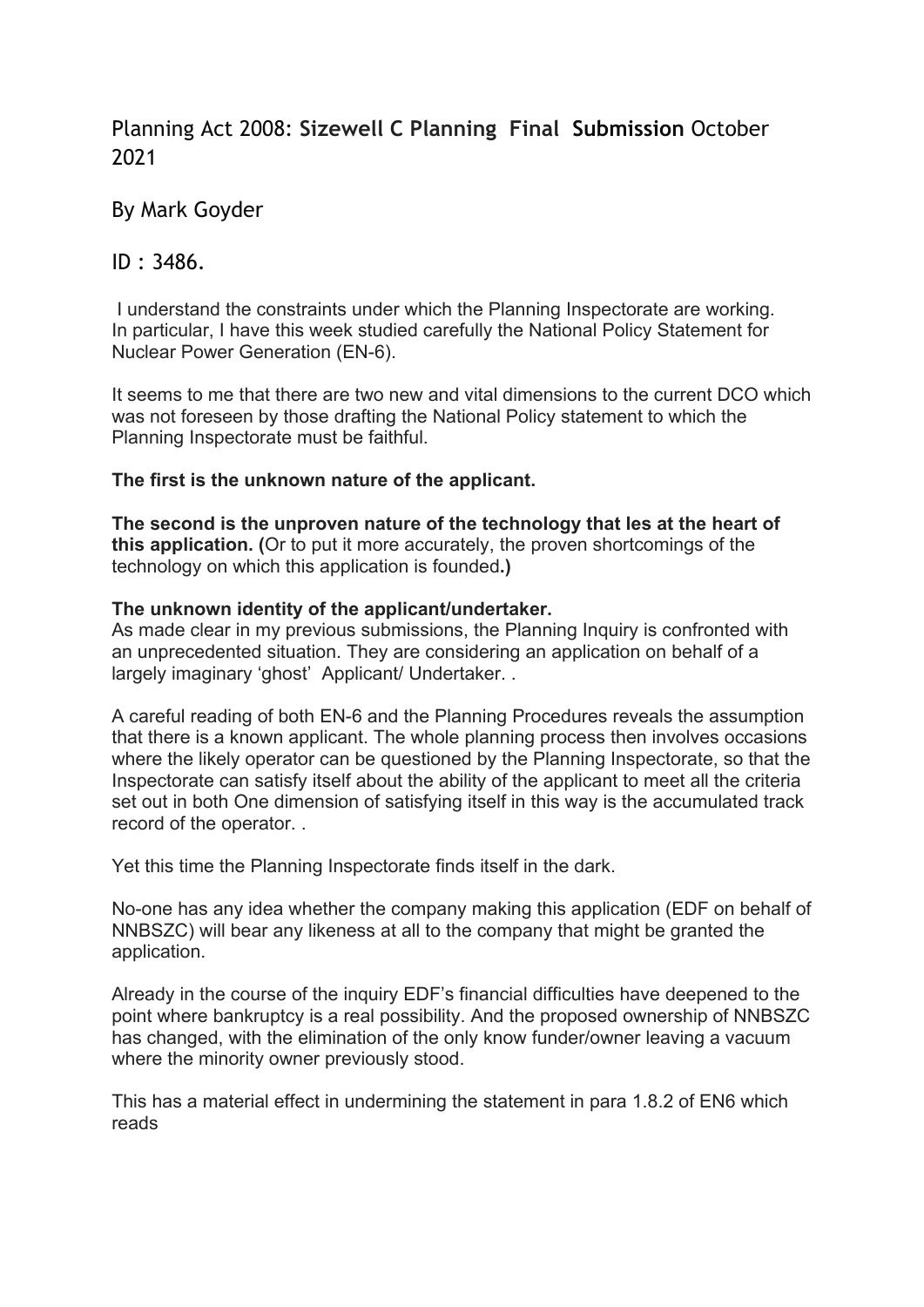*1.8.2 The Government has assessed this NPS (by conducting an HRA) and has concluded that it cannot rule out the potential for adverse effects on the integrity of European Sites adjacent to or at a distance12 from each site listed in this NPS. In line with the requirements set out in Article 6(4) of the Habitats Directive the Government considered potential alternatives to the plan and nominated sites, and concluded that there were no alternatives that would better respect the integrity of European Sites and deliver the objectives of this plan. Accordingly the Government has presented a case for Imperative Reasons of Overriding Public Interest (IROPI) which sets out the rationale for why the plan should proceed given the uncertain conclusions identified by the Nuclear HRA. This can be found at Annex A of this NPS.*

It is one things to present a case for Imperative Reasons of Overriding Public Interest (IROPI) when the planning process is dealing with an applicant that it can identify and have dialogue with.

It is quite another to do so when the applicant's ultimate identity remains unknown. Especially when the only certainty is that EDF, the current holder of a licence recognised by the Nuclear Inspectorate, will not be the operator and will not have control over the project.

## **The unknown nature of the technology on which the whole application is based – or rather its demonstrable unreliability**

**.**  In the same way a careful reading of Annex A of the National Policy Statement for Nuclear Power Generation (EN-6) shows that the Planning Inspectorate is being asked to make recommendations against the background of outdated information.

The whole basis of Annex A relates to sites coming into operation by 2025, thereby enabling them to play their part in meeting the energy mix stated elsewhere in the paper.

Yet since the National Policy Statement for Nuclear Power Generation was published, the experience of companies – especially EDF - in attempting to build power stations of the type envisaged for Sizewell has demonstrated that nothing will be operational before 2040m at best, and more likely 2050 given the 10 years delays in Finland and France and the recent enforced closure of one of the two plants in China. This drives a coach and horses through the energy policy reasoning that underlies the policy statement.

If the Planning Inspectorate were considering an application to build a major road bridge, and evidence emerged from the experience of earlier bridges of this type that cast serious doubt on the efficacy of the design, and the timetable for construction, I am sure the Planning Inspectorate would make its concerns about these flaws part of their final conclusions and recommendations.

The Planning Inspectorate is deliberating in late 2021, not 2010. It would not be rational or credible for the Planning Inspectorate to operate as if we were all unaware of the inability of EPR Nuclear sites to deliver the proposed capacity in a timely manner elsewhere in the world where construction is being attempted.